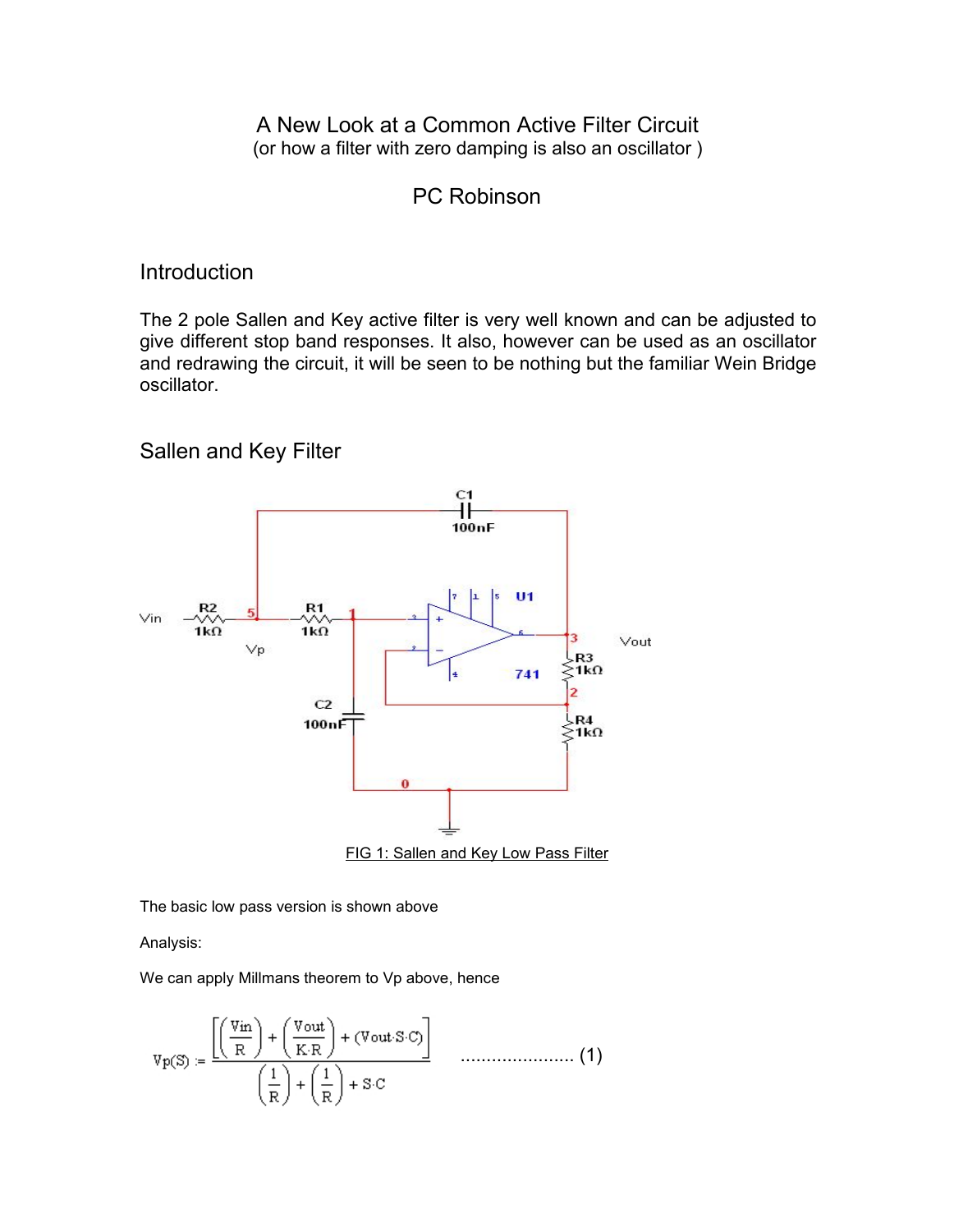Where R and C are equal and  $K = 1 + R3/R4$  the gain of the amplifier.

We can also apply Millmans to node 1 above:

$$
\underline{\text{Mult}}(S) = \frac{\left(\frac{\text{Vp}(S)}{R}\right) \cdot K}{\left(\frac{1}{R}\right) + S \cdot C}
$$

If the above is re-arranged to give VP, then

$$
\text{Wp}(S) := \frac{\text{Vout}(S) \cdot (S \cdot C \cdot R + 1)}{K}
$$

We can now equate (1) and (2), apply a little algebra and substitute  $T = RC$ , to give the voltage transfer ratio Vout/Vin, as a function of S, as follows :

$$
\frac{\text{Vout(S)}}{\text{Vin(S)}} \coloneqq \frac{K}{s^2\tau^2 + s(s\tau - T K) + 1}
$$

Also if we use the fact that  $\omega$  = 1/T, then dividing through by T<sup>2</sup>, we get

$$
\frac{\text{Vout(S)}}{\text{Vin(S)}} = \frac{K \omega^2}{s^2 + s(s - K) \omega + \omega^2}
$$

This is immediately recognisable as the standard  $2<sup>nd</sup>$  order system, as follows:

$$
\text{TF}(\mathbb{S}) := \frac{K \cdot \omega^2}{s^2 + 2 \cdot \xi \cdot \omega \cdot \mathbb{S} + \omega^2}
$$

Hence comparing the two expressions,

$$
\xi:=\frac{(3-K)}{2}
$$

Therefore by adjusting the gain of the amplifier (K), we can choose any damping factor we please and therefore any filter response. For example a Butterworth response,  $\zeta$  = 0.7071 giving a value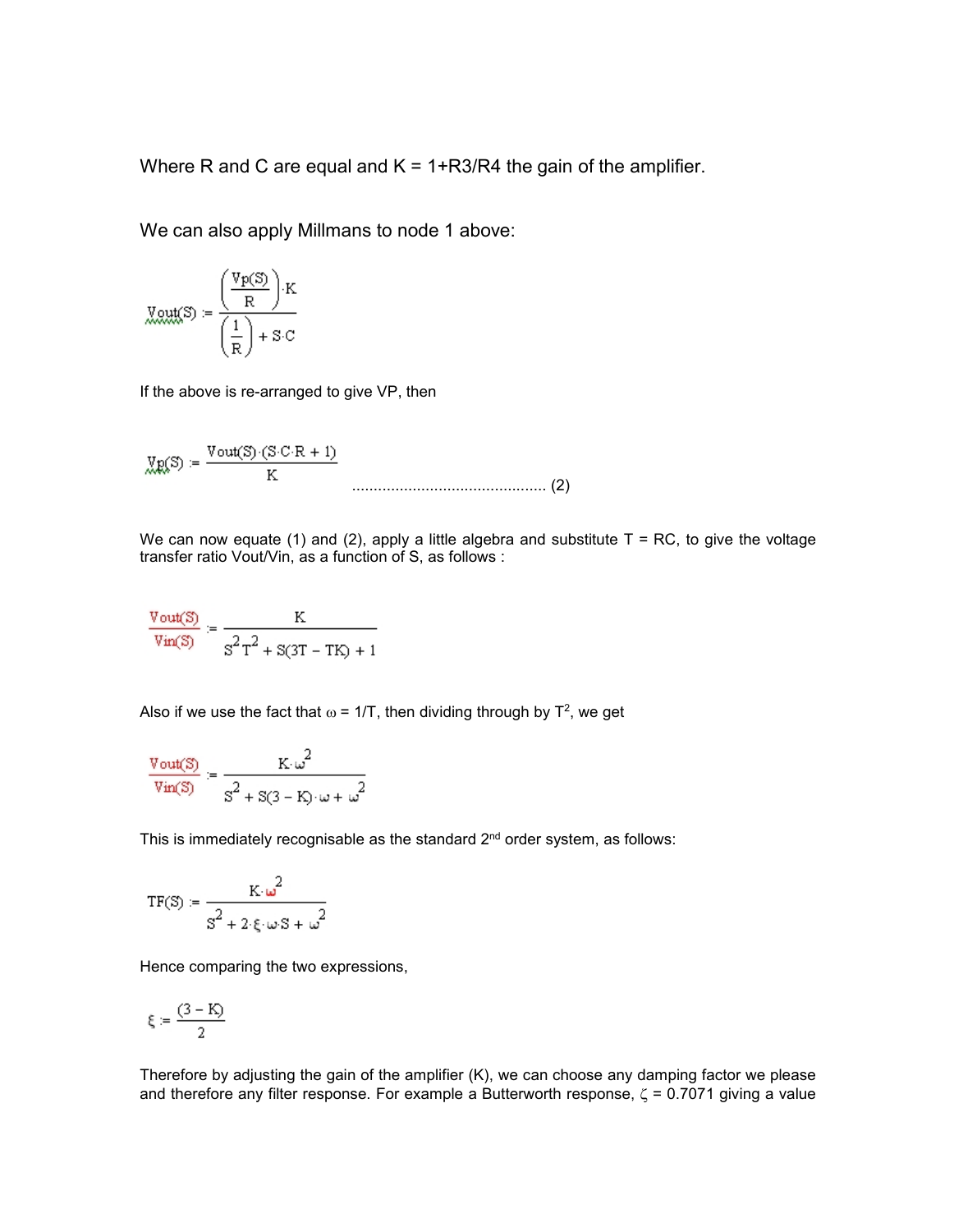for K as 1.59. Hence R3/R4 = 0.59

Of course if we make K = 3, then  $\zeta$  = zero and there is then no S term in the denominator. The transfer ratio then becomes:

$$
\frac{\text{Vout(S)}}{\text{Vin(S)}} = \frac{3 \omega^2}{s^2 + \omega^2}
$$

Taking inverse Laplace transforms, this becomes:

$$
Vout(t):=\frac{3\cdot sin(\omega\cdot t)}{\omega}
$$

And we have a continuous sine wave with angular frequency  $\omega$  = 1/CR, that is, an oscillator.

If we now redraw the circuit, with the input (R2 end) connected to ground, then we get the following:



FIG 2: Sallen Key Circuit with input grounded

Now compare this to the familiar Wein Bridge oscillator Fig 3.

Very similar isn't it. The only difference being that the parallel RC circuit is tapped at Vp, and R1 is effectively in series with C1.